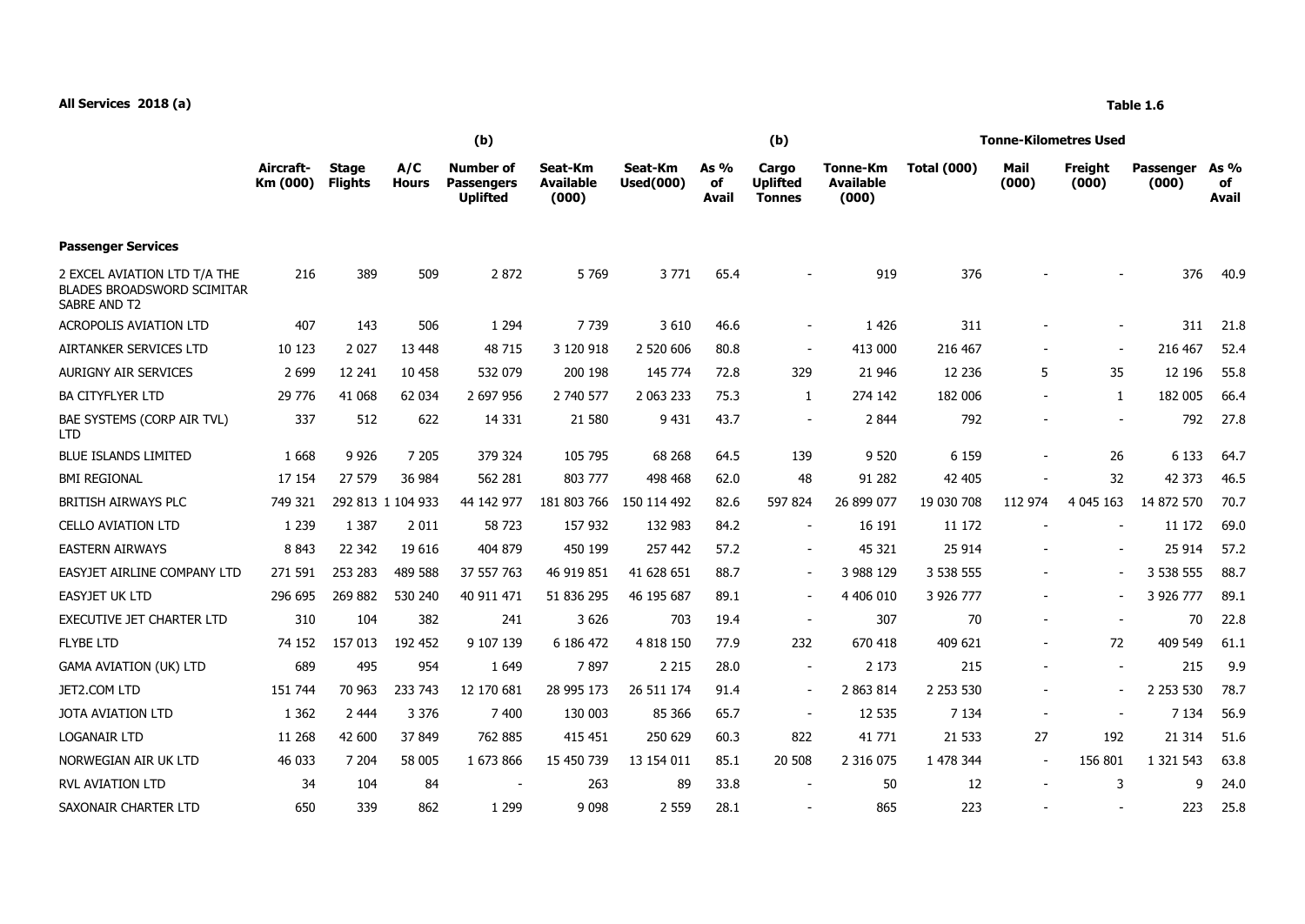| TAG AVIATION (UK) LTD                                                             | 1617                                      | 956            | 2 0 4 2        | 9 5 9 2     | 45 157      | 21 637      | 47.9                     |                | 18 545         | 1 6 2 6        |                          |                          | 1626       | 8.8  |
|-----------------------------------------------------------------------------------|-------------------------------------------|----------------|----------------|-------------|-------------|-------------|--------------------------|----------------|----------------|----------------|--------------------------|--------------------------|------------|------|
| THOMAS COOK AIRLINES LTD                                                          | 127 158                                   | 39 512         | 179 625        | 8 092 208   | 31 415 921  | 28 416 911  | 90.5                     | 5 0 4 3        | 3 527 956      | 2 453 724      | $\overline{\phantom{0}}$ | 38 108                   | 2 415 616  | 69.6 |
| <b>TITAN AIRWAYS LTD</b>                                                          | 12 078                                    | 6885           | 19 264         | 173 315     | 2 411 475   | 2 002 136   | 83.0                     | 3              | 205 098        | 171 083        | $\overline{\phantom{a}}$ | $\overline{2}$           | 171 081    | 83.4 |
| TRIAIR (BERMUDA) LTD                                                              | 9                                         | $\mathbf{1}$   | 11             | 5           | 102         | 43          | 42.2                     | $\sim$         | 19             | 5              |                          |                          | 5          | 26.3 |
| TUI AIRWAYS LTD                                                                   | 176 169                                   | 58 397         | 248 130        | 11 167 287  | 42 199 442  | 39 162 921  | 92.8                     | 8 0 7 8        | 5 255 596      | 3 615 937      | $\blacksquare$           | 58 782                   | 3 557 156  | 68.8 |
| VIRGIN ATLANTIC AIRWAYS LTD                                                       | 150 835                                   | 21 732         | 191 696        | 5 196 641   | 46 711 658  | 36 215 383  | 77.5                     | 193 102        | 8 168 189      | 4768865        | $\overline{\phantom{0}}$ | 1 364 652                | 3 404 213  | 58.4 |
| <b>VIRGIN ATLANTIC</b><br>INTERNATIONAL                                           | 5 9 3 7                                   | 1 1 0 7        | 7712           | 198 015     | 1 625 840   | 1 336 069   | 82.2                     | 1 5 2 4        | 282 681        | 135 860        | $\overline{\phantom{a}}$ | 10 267                   | 125 594    | 48.1 |
| <b>VOLUXIS LTD</b>                                                                | 99                                        | 44             | 140            | 63          | 1 0 6 8     | 353         | 33.1                     | $\sim$         | 116            | 31             | $\blacksquare$           | $\overline{\phantom{a}}$ | 31         | 26.7 |
| WIZZ AIR UK LTD                                                                   | 12 423                                    | 6 3 2 5        | 19 137         | 341 001     | 2 449 421   | 2 114 113   | 86.3                     |                | 241 787        | 208 952        |                          |                          | 208 952    | 86.4 |
| <b>Total Passenger Services</b>                                                   | 2 162 636 1 349 817 3 473 619             |                |                | 176 217 952 | 466 233 202 | 397 736 878 | 85.3                     | 827 653        | 59 777 802     | 42 520 643     | 113 006                  | 5 674 136                | 36 733 502 | 71.1 |
|                                                                                   |                                           |                |                |             |             |             |                          |                |                |                |                          |                          |            |      |
| <b>Cargo Services</b>                                                             |                                           |                |                |             |             |             |                          |                |                |                |                          |                          |            |      |
|                                                                                   |                                           |                |                |             |             |             |                          |                |                |                |                          |                          |            |      |
| 2 EXCEL AVIATION LTD T/A THE<br><b>BLADES BROADSWORD SCIMITAR</b><br>SABRE AND T2 | 2                                         | 2              | $\overline{4}$ |             |             |             |                          |                | $\overline{2}$ |                |                          |                          |            |      |
| BRITISH AIRWAYS PLC                                                               | 5 9 5 9                                   | 2 7 10         | 9 5 12         |             |             |             | $\overline{\phantom{a}}$ | 49 013         | 310 559        | 230 143        | 35                       | 230 108                  |            | 74.1 |
| CARGOLOGICAIR LTD                                                                 | 9 0 8 8                                   | 1928           | 12 112         |             |             |             | $\sim$                   | 129 664        | 1 1 3 1 1 7 9  | 774 398        | $\overline{\phantom{a}}$ | 774 398                  |            | 68.3 |
| DHL AIR LTD                                                                       | 23 338                                    | 18 287         | 39 201         |             |             |             |                          | 104 583        | 986 492        | 577 670        | $\blacksquare$           | 577 670                  |            | 58.6 |
| JOTA AVIATION LTD                                                                 | 20                                        | 17             | 40             |             |             |             |                          | 70             | 230            | 82             |                          | 82                       |            | 35.7 |
| <b>RVL AVIATION LTD</b>                                                           | 15                                        | 31             | 41             |             |             |             |                          | $\blacksquare$ | 22             | $\overline{4}$ |                          | $\overline{4}$           |            | 18.2 |
| <b>TITAN AIRWAYS LTD</b>                                                          | 492                                       | 920            | 1 100          |             |             |             |                          | 5 5 4 1        | 8 3 5 8        | 2 9 8 6        | 2 9 0 8                  | 78                       |            | 35.7 |
| VIRGIN ATLANTIC AIRWAYS LTD                                                       | 13                                        | $\overline{2}$ | 17             |             |             |             |                          | 18             | 725            | 120            | $\overline{\phantom{a}}$ | 120                      |            | 16.6 |
| <b>VOLUXIS LTD</b>                                                                | 6                                         | 2              | 8              |             |             |             |                          | $\sim$         | 4              | 1              | $\overline{\phantom{a}}$ | 1                        |            | 25.0 |
| <b>WEST ATLANTIC UK LTD</b>                                                       | 6723                                      | 12 014         | 14 984         |             |             |             |                          | 56 269         | 126 325        | 51 014         | 19 6 14                  | 31 418                   | (18)       | 40.4 |
| <b>Total Cargo Services</b>                                                       | 45 656                                    | 35 913         | 77 020         |             |             |             |                          | 345 158        | 2 565 896      | 1 636 418      | 22 557                   | 1 613 879                | (18)       | 63.8 |
| <b>Grand Total</b>                                                                | 2 208 292 1 385 730 3 550 638 176 217 952 |                |                | 466 233 202 | 397 736 878 | 85.3        | 1 172 811                | 62 343 698     | 44 157 061     | 135 563        | 7 288 015                | 36 733 484               | 70.8       |      |